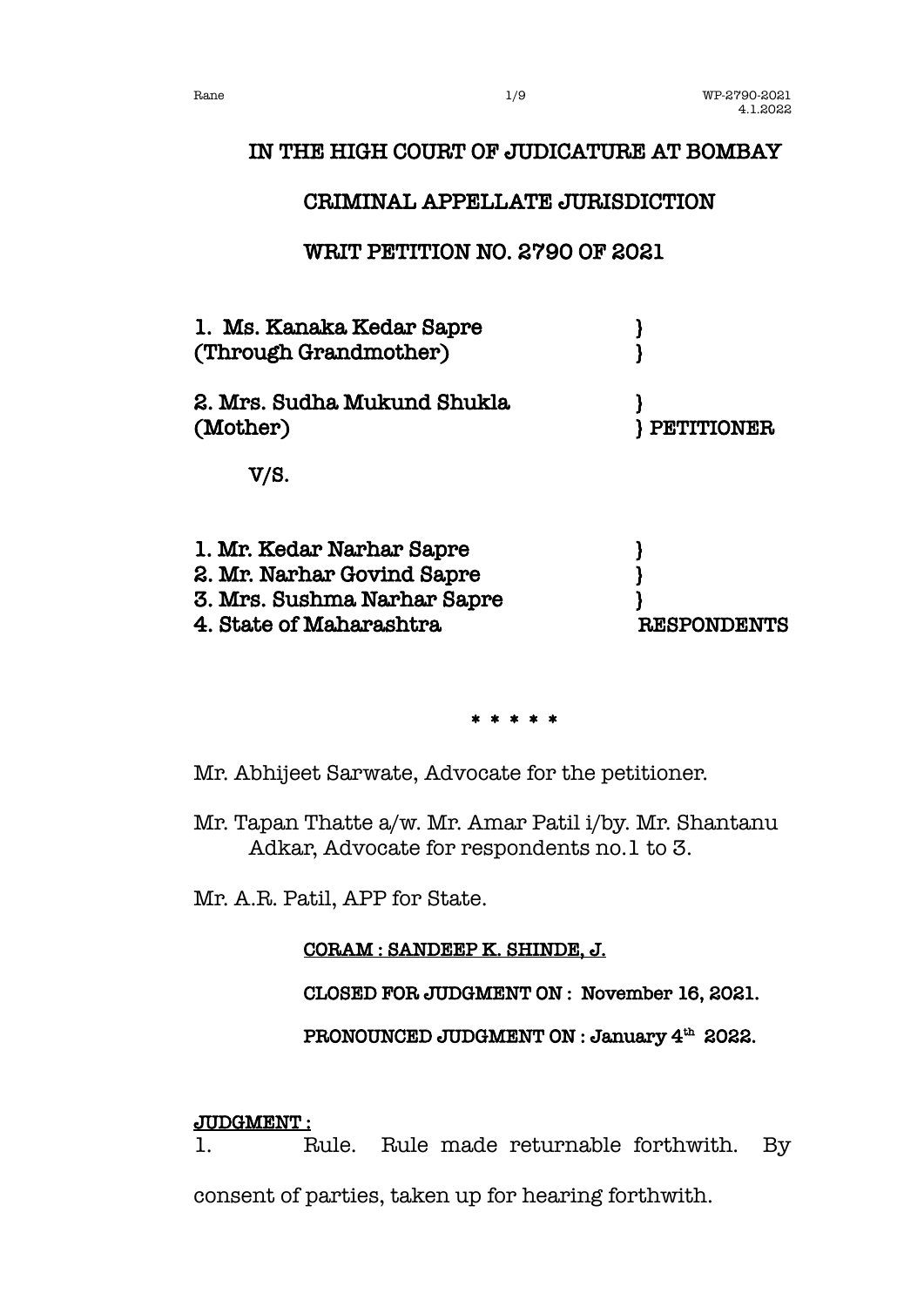2. Petitioner's application under Section 12 of the Protection of Women from Domestic Violence Act, 2005 ("D.V. Act" for short), was held not maintainable by the learned Judicial Magistrate First Class, Pune. As a result, the application was rejected. In appeal, rejection of order was confrmed. These orders are challenged in the instant writ petition under Article 227 of the Constitution of India.

3. Heard Mr. Sarwate, learned Counsel for the petitioners and Mr. Thatte, Advocate for the respondents.

#### BACKGROUND FACTS ARE AS UNDER :

4. Petitioner no.1 is the minor daughter of late, Suchita Kedar Sapre ("deceased" for short). Respondent no.1 is father of petitioner no.1; respondents no.2 and 3 are grandfather and grandmother of petitioner no.1; whereas, petitioner no.2 is mother of deceased, Suchita. It is petitioner's case that, Suchita got married to respondent no.1 on  $24<sup>th</sup>$  November, 2009 whereafter petitioner no.1 was born on 7<sup>th</sup> October, 2012. Throughout, Suchita was neglected by her husband and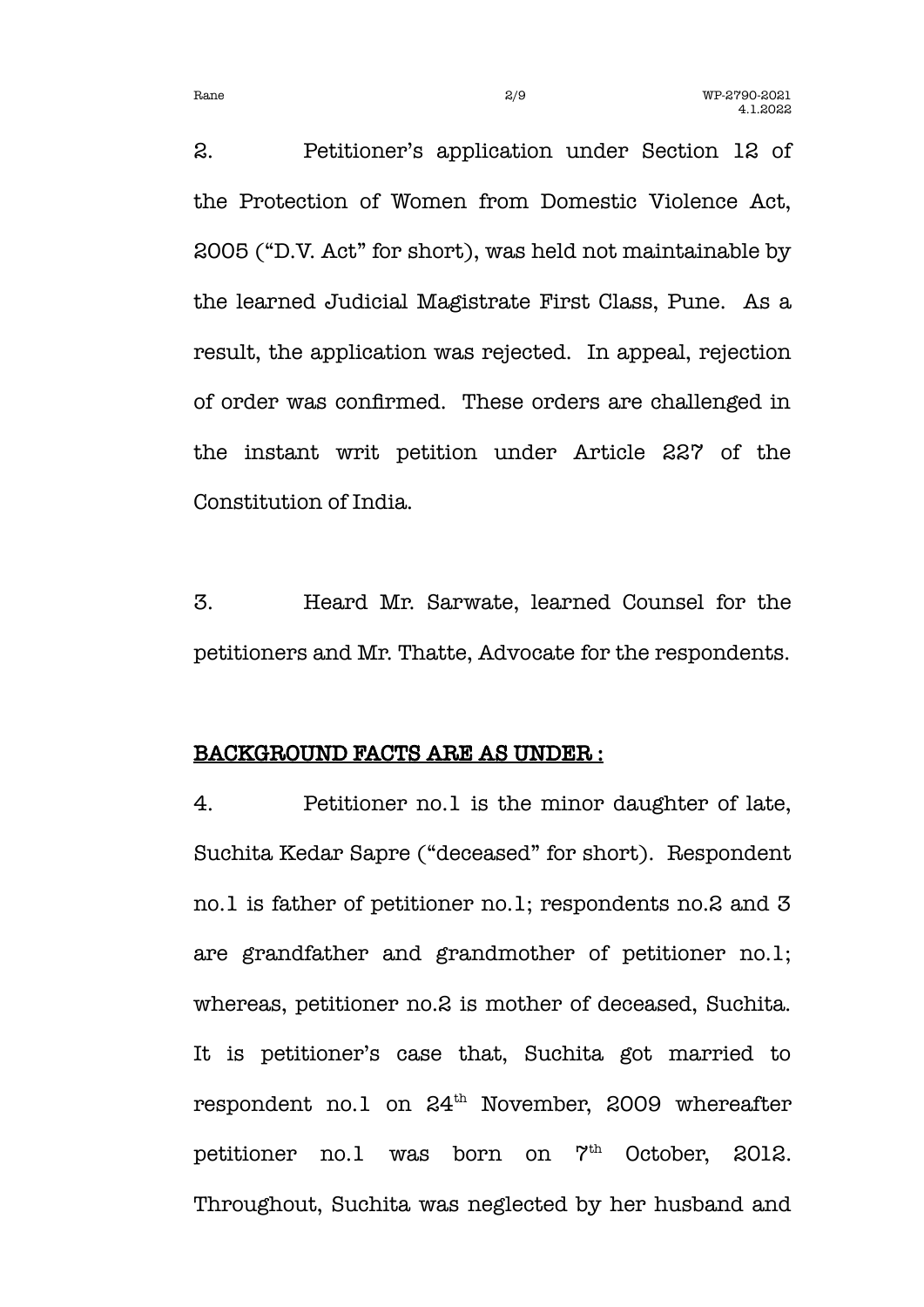in-laws. She was subjected to physical, verbal and economic abuses by the respondent, due to which, she suffered serious sickness and was admitted in the hospital in April, 2013. Suchita passed away on  $27<sup>th</sup>$ October, 2013. Her mother and father were taking her care. Petitioners alleged, the respondents did not bother to look after Suchita in her lifetime and even during her illness. Petitioner no.2 (mother of Suchita) would claim that, she had spent Rs.60,00,000/- for Suchita's treatment and would also claim that, she had gifted gold ornaments in Suchita's marriage, which are in custody of mother-in-law, respondent no.3 herein. On the backdrop of these facts, petitioners presented an application under Section 12 of the D.V. Act, seeking following reliefs :

"a. The application may kindly be allowed.

b. That as per the list mentioned herein above in Para 21, the respondent no.3 may kindly be directed to hand over the same to applicant no.1 through applicant no.2.

c. That respondent no.1 may kindly be directed to pay the amount of Rs.60,00,000/- (Rs. Sixty Lacs) to the Applicant no.2 spent towards the medical expenses and Hospitalization expenses of Late, Mrs. Sucheta.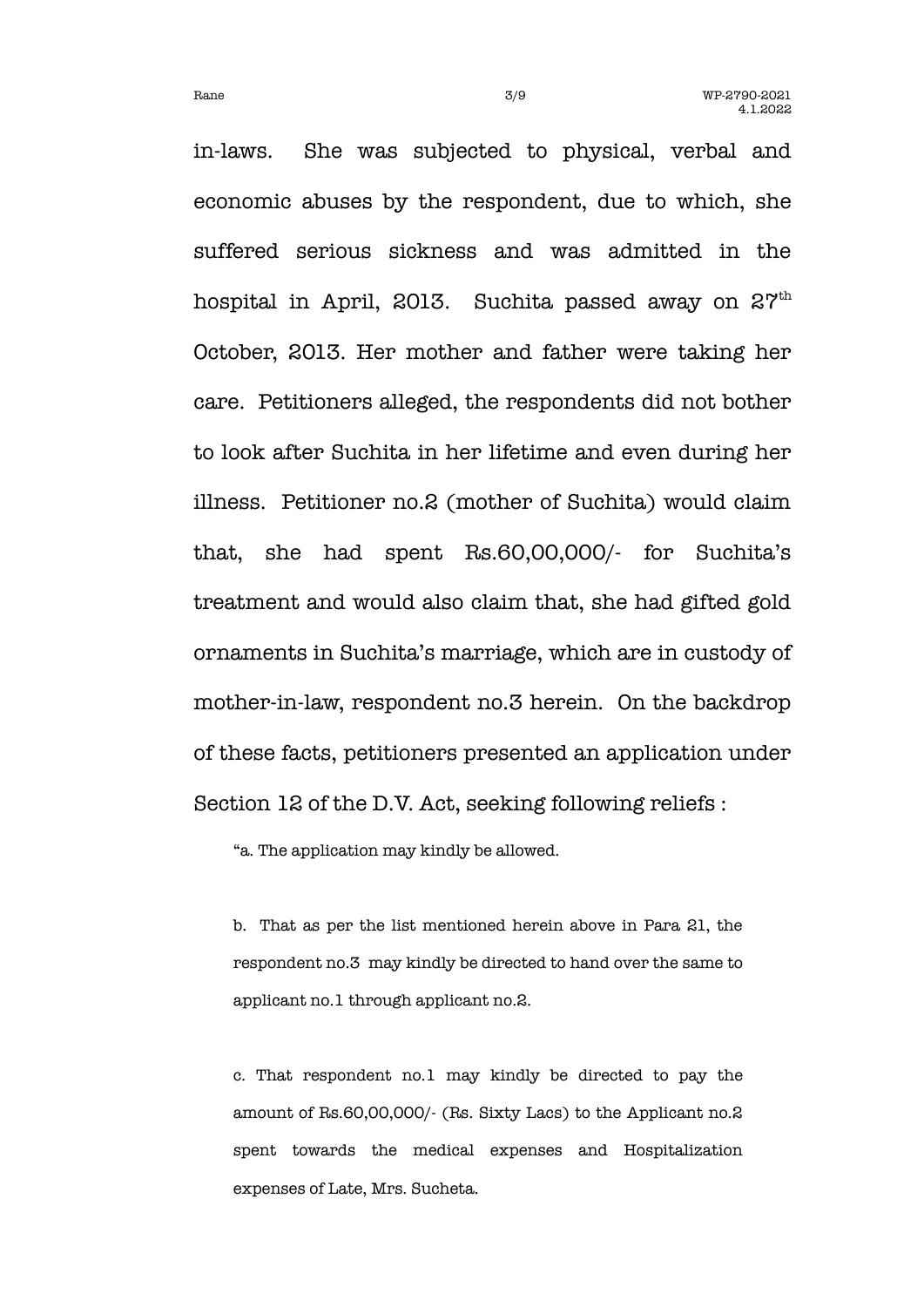d. That all the respondents may be directed to pay Rs.50,00,000 as compensation to each Applicant.

e. The cost of the present application Rs.50,000/- may be awarded from the respondents.

f. That the applicants craves the leave to amend/alter the application and lead oral as well as documentary evidence if and when necessary.

g. Any other just and equitable orders may please be passed."

5. Respondents sought dismissal of the application, inter-alia, questioning locus of the petitioners and maintainability of the present application under Section 12 of the D.V. Act; reason being, reliefs under the said Act, could not have been sought on behalf of deceased, Suchita. In consideration of the facts of the case and objection raised by the respondents as to maintainability of the application, the objection was upheld. As a result, petitioner's application was rejected vide order dated 11<sup>th</sup> March, 2019. In appeal, rejection order was confrmed by the Additional Sessions Judge, Pune vide order dated 16<sup>th</sup> March, 2021. These orders are assailed in this petition.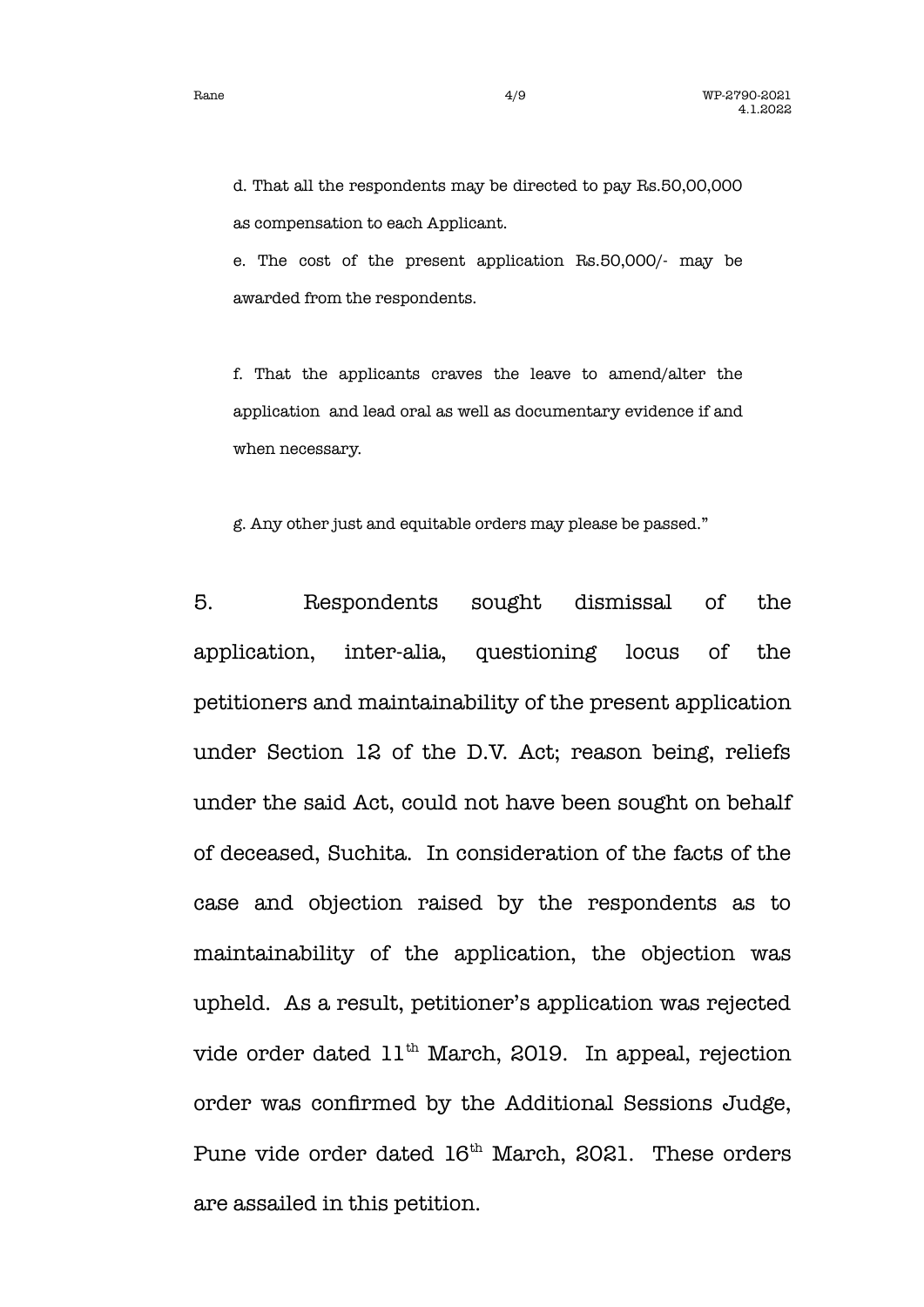6. Question is, whether an application presented by the petitioners under Section 12 of the D.V. Act on behalf of deceased, Suchita Sapre, seeking (i) monetary relief under Section 20(b) i.e. reimbursement of medical expenses incurred by petitioner no.2 for the treatment of deceased, Suchita; (ii)possession of "Streedhan" of late, Suchita under Section 19(8) of the D.V. Act; and (iii)compensation under Section 22 from the respondents, was maintainable ?"

7. Before answering the question, it may be noted that; Suchita died in the year 2013; whereas; petitioners presented an application under Section 12 in April, 2015 ON BEHALF of deceased, Suchita for various reliefs.

8. The Protection of Women from Domestic Violence Act, 2015 has been enacted to protect the Woman, from being victim of domestic violence and to prevent occurrence of domestic violence. It covers those women who are or have been, in relationship with the "abuser"; where both the parties have lived together in a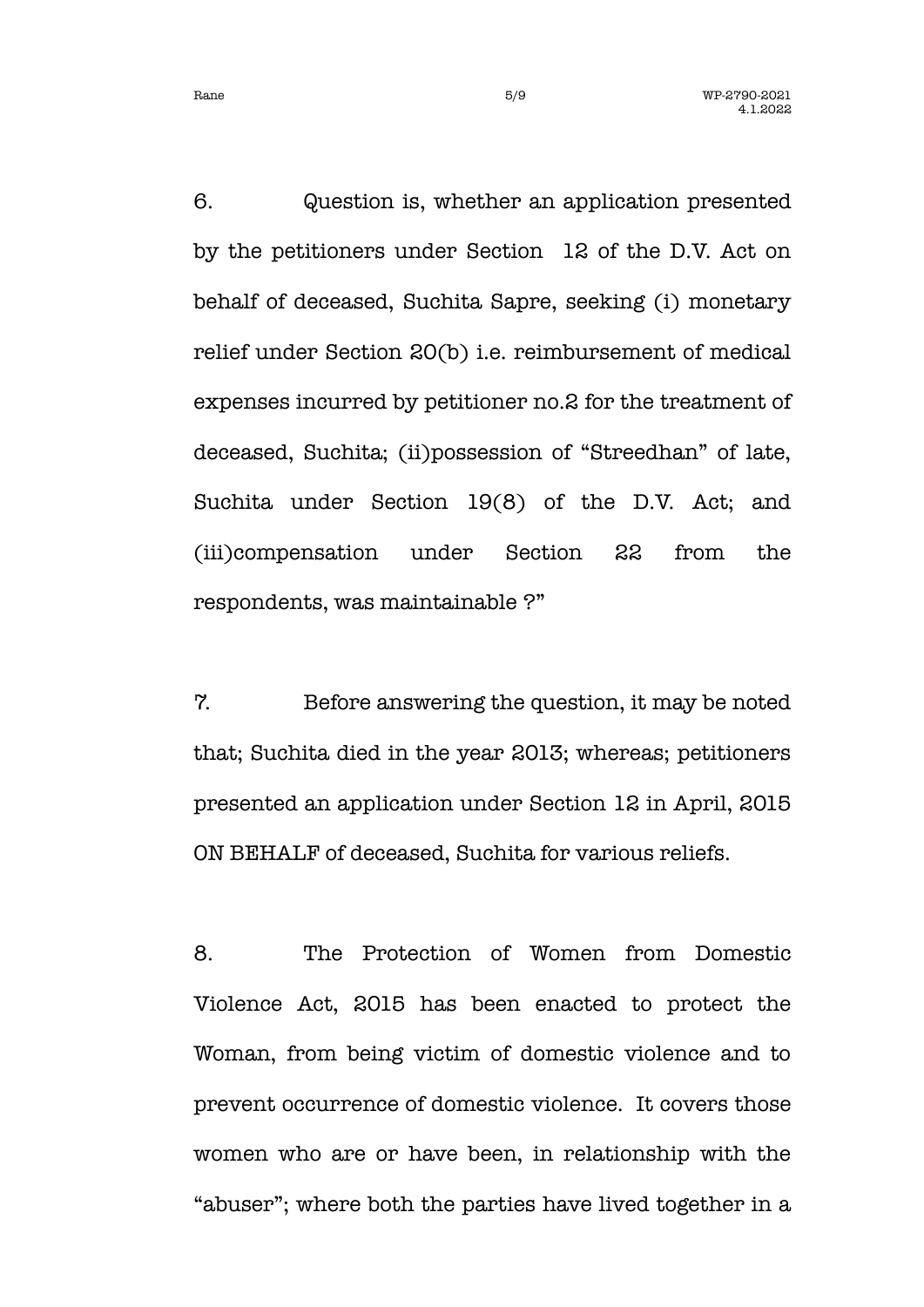shared household and related by consanguinity, marriage or through a relationship in the nature of marriage or adoption. The Act empowers the Magistrate to pass, Protection Orders under Section 18; Residence Orders under Section 19; Monetary Reliefs order under Section 20 and Compensation Orders under Section 22 of the D.V. Act. Section 12 of the Act, enables an "aggrieved person" or a Protection Officer or any other person on behalf of the aggrieved person (emphasis supplied), to present an application to Magistrate seeking one or more reliefs under the Act. The expression "aggrieved person" means any woman, who is, or has been in domestic relationship with the respondents and who alleges to have been subjected to any act of domestic violence by the respondents. The expression "domestic relationship" means relationship between two persons who live or have, at any point of time, lived together in a shared household, when they are related by consanguinity, marriage or through relationship in the nature of marriage, adoption or are family members living together as a joint family. Therefore, either "aggrieved person" or "a person on behalf of aggrieved person", may move an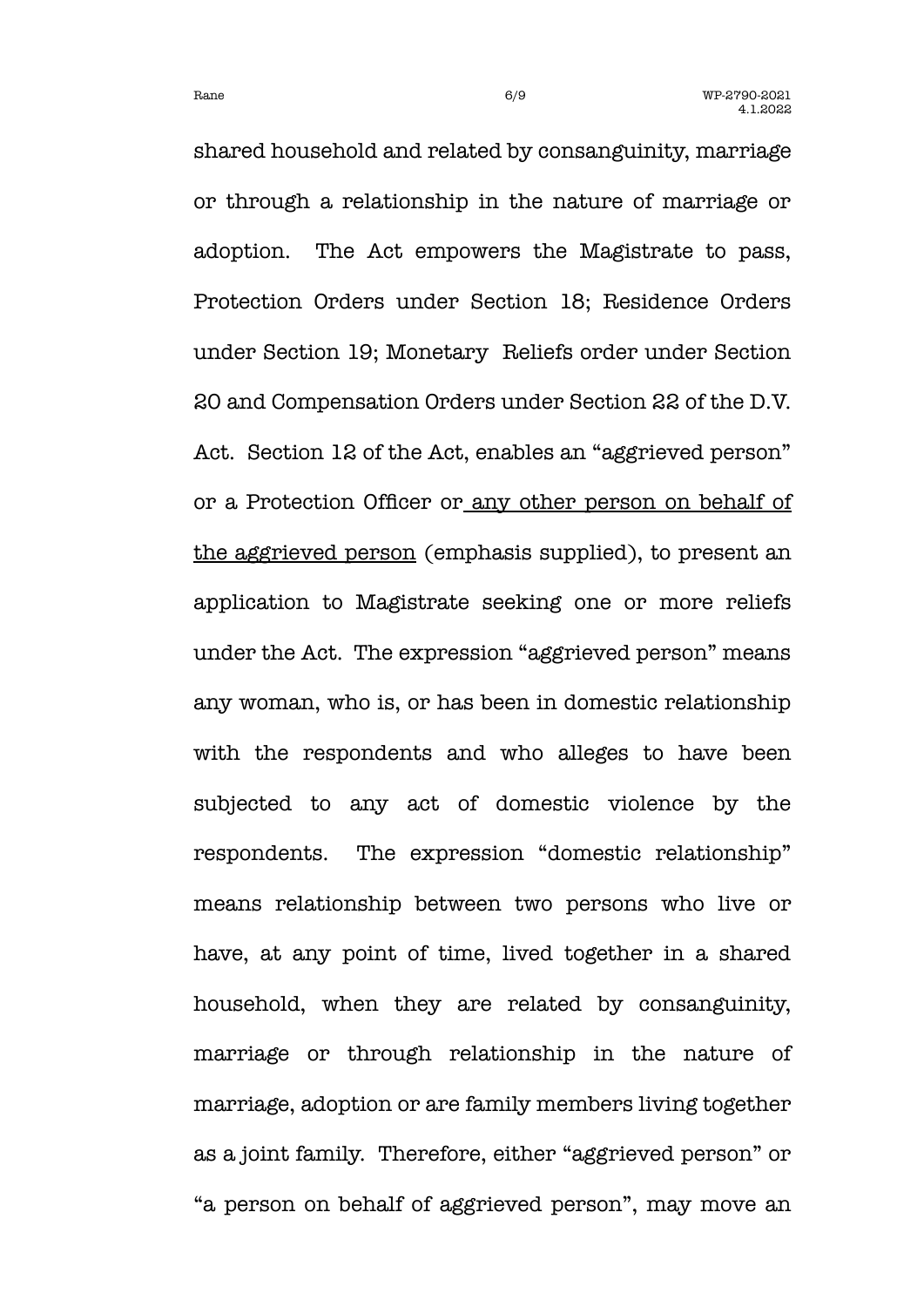application under Section 12 of the Act, seeking one or more reliefs under the Act.

9. Herein, the petitioners do not claim themselves to be "aggrieved person" but would assert their right to present an application under Section 12 of the D.V. Act on behalf of the deceased, who according to them, was an "aggrieved person". Therefore, in essence, petitioners were seeking enforcement of personal rights of deceased, Suchita, which she had not sought in her lifetime. In the backdrop of facts aforestated, the rights sought to be enforced by the petitioner, by presenting an application under Section 12 of the D.V. Act, was clearly not maintainable for the following reasons :

(i)the right to claim monetary reliefs, protection order and compensation under the D.V. Act, are personal-statutory and inalienable rights of the "aggrieved person". These rights extinguish on the death of "aggrieved person". For that reason, such rights were not enforceable by legal representatives of "aggrieved person".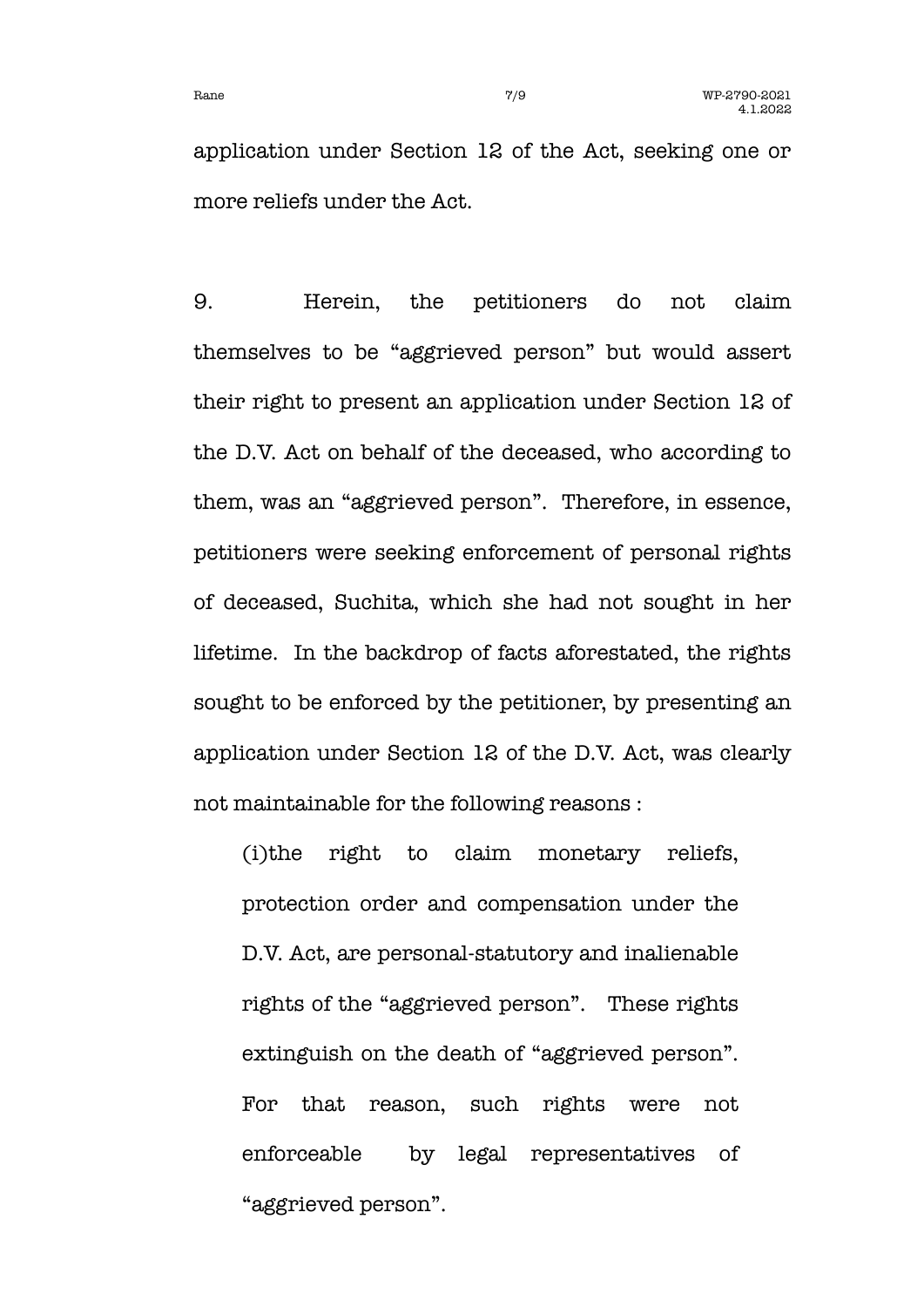Rane 8/9 8/9 WP-2790-2021 4.1.2022

(ii) expression "aggrieved person" has to be understood and given restrictive meaning, in view of the Statement and Object and Reasons of the Act. Defned expression "aggrieved person" is not inclusive and thus by process of interpretative explanation, its scope cannot be expanded like suggested by the petitioners, as it would counter the Scheme and Object of the Act and would defeat the intention of legislation.

(iii) although "any other person" can present an application under Section 12 of the D.V. Act, on behalf of "aggrieved person", nevertheless, such "other person" cannot maintain an application independently of an "aggrieved person". Infact, Section 12 of the D.V. Act, simply enables, the "aggrieved person" to present an application under the Act through "any other person". That being the Scheme of